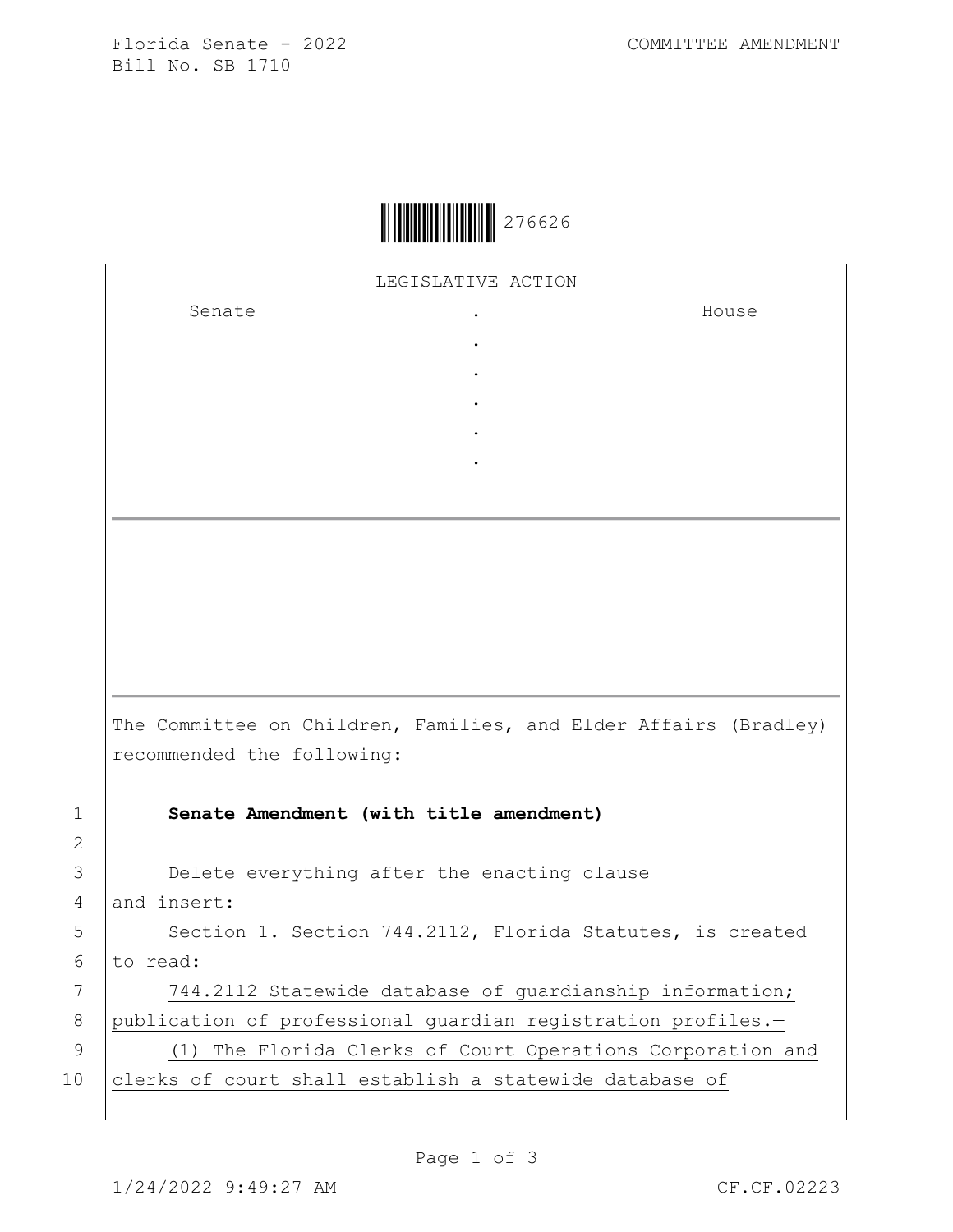Florida Senate - 2022 COMMITTEE AMENDMENT Bill No. SB 1710

Ì276626=Î276626

11 guardianship information to facilitate improved court oversight 12 of such guardianships. The database must be interoperable with 13 the data systems of each circuit court, such that each circuit 14 court may easily access the data for regular use in judicial 15 proceedings. The database must include, at a minimum, 16 professional guardian registration and disciplinary data 17  $|$  provided by the Office of Public and Professional Guardians, 18 information on the status of guardian compliance with the 19 statutory qualifications for quardianship, and the status of 20 statutorily required reports and submissions. The database must 21  $\vert$  be searchable by, at a minimum, petitioner, ward, ward 22 demographic information, guardian and guardian location, 23 counsel, other parties to each case, judge, and circuit. The 24 database must have the ability to generate statewide and 25 circuit-level statistical data of assistance to the courts and 26 the Department of Elderly Affairs. The Office of Public and 27 Professional Guardians shall share professional guardian 28 registration and disciplinary data for the purposes of this 29 subsection. 30 (2) The Office of Public and Professional Guardians shall 31 publish professional guardian registration profiles on its 32 internet website. The profiles must be accessible and searchable 33 by the public, and shall include, at a minimum, information 34 submitted under section 744.2002, whether any complaints against 35 the professional quardian have been substantiated, and any 36 disciplinary actions taken by the department. 37 Section. 2 This act shall take effect July 1, 2022. 38 ================== T I T L E \_A M E N D M E N T ================ 39 | And the title is amended as follows:

Page 2 of 3